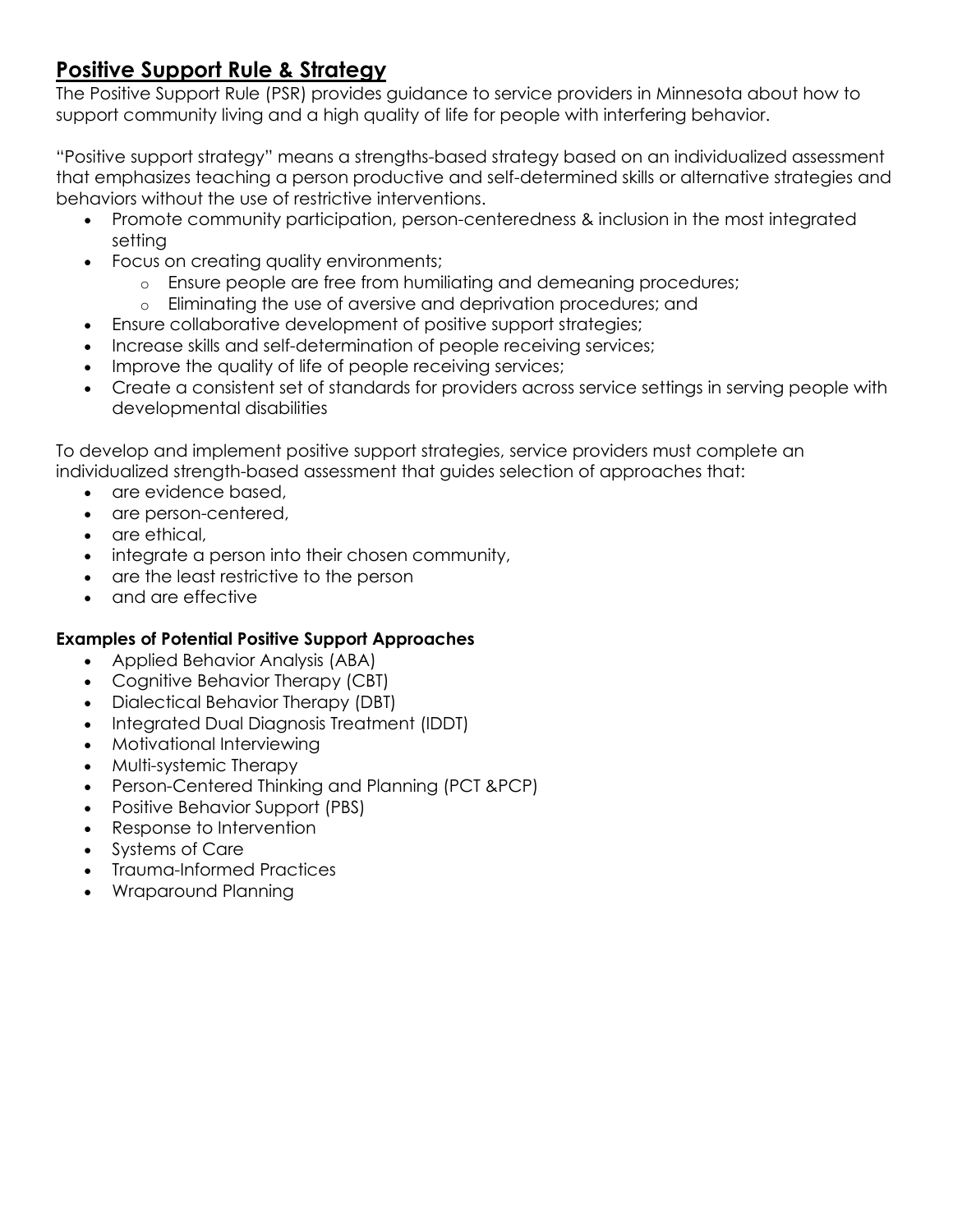#### **Interventions Prohibited by the PSR**

- Restraints programmatic
- Seclusion
- Time out
- Aversive & Deprivation procedures
- Faradic shock
- Speaking to a person in a manner that ridicules, demeans, threatens or is abusive
- Using physical intimidation/shows of force
- Denying or restricting a person's access to equipment and devices such as wheelchairs, walkers, hearing aids and communication boards that facilitates a person's functioning
- Using painful techniques
- Hyperextending or twisting a person's body parts
- Tripping or pushing a person; Using punishment of any kind
- Requiring a person to assume and maintain a specified physical position or posture
- Using forced exercise
- Totally or partially restricting a person's senses
- Presenting intense sounds, lights other sensory stimuli
- Using a noxious smell, taste, substance or spray
- Requiring a person to earn normal goods and services
- Using token programs that include response cost
- Using a person receiving services to discipline another person receiving services
- Using any action or procedure that is medically or psychologically contraindicated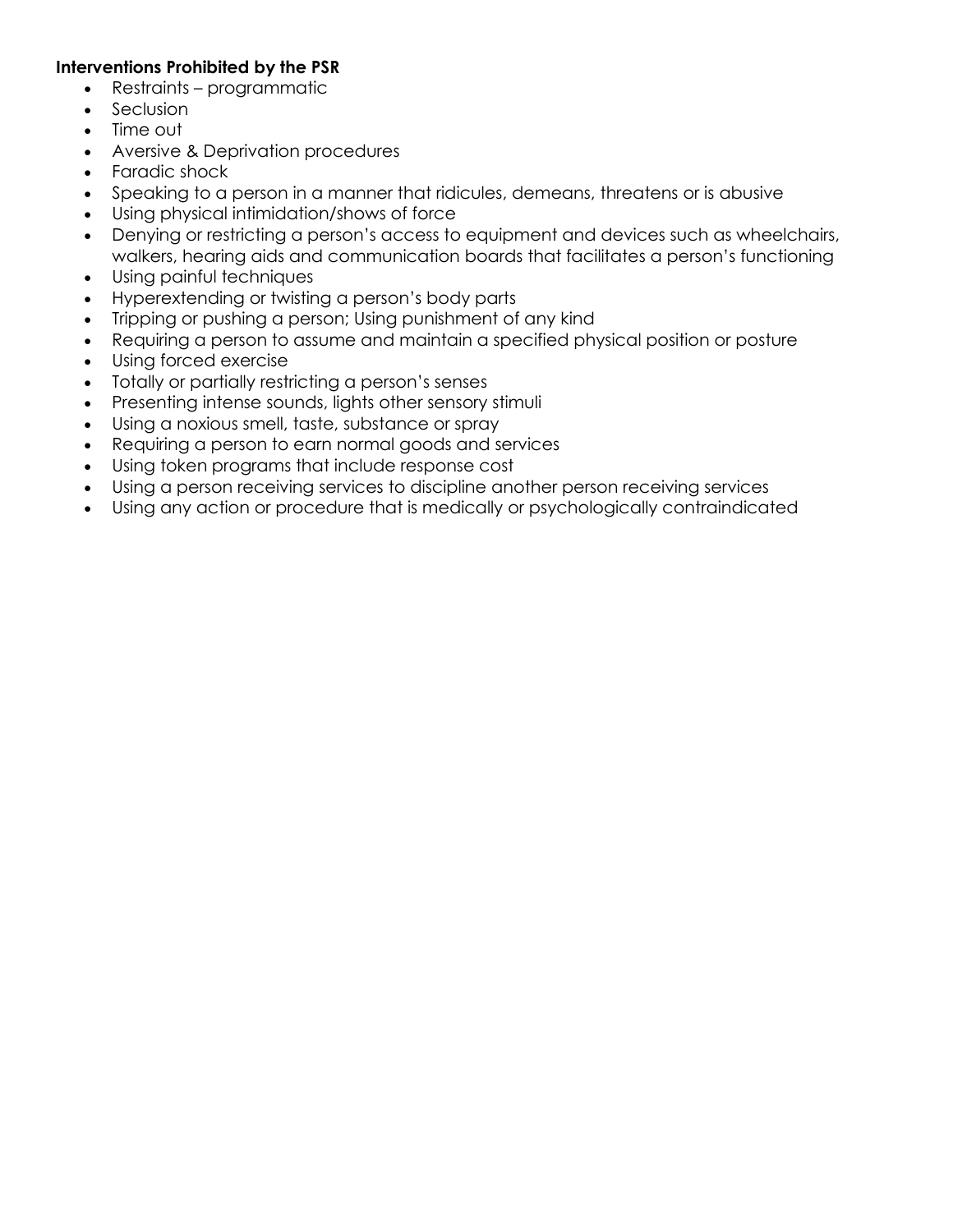# **Positive Behavior Support**

Behavior is something you can see (observable). It is also something you can measure. Consequences to behavior help shape it. By adjusting these, a person can learn to use a behavior. A person may also be discouraged from using a behavior. Some people have a history of seriously disruptive or dangerous behaviors. You must know how to interrupt the behavior. You must do so in ways that are respectful, safe, and effective.

When people engage in [challenging](https://www.collegeofdirectsupport.com/Content/Sertoma/tn736mastgloss.htm#Challenging%20Behavior) behavior, it's important to have an understanding of the [behavior.](https://www.collegeofdirectsupport.com/Content/Sertoma/tn736mastgloss.htm#Behavior) It's also important to have strategies in place that help people do better. [Behavior](https://www.collegeofdirectsupport.com/Content/Sertoma/tn736mastgloss.htm#Behavior%20Support%20Plans) [support](https://www.collegeofdirectsupport.com/Content/Sertoma/tn736mastgloss.htm#Behavior%20Support%20Plans) plans (BSP) help direct support professionals and others know exactly what to do to help people with their [behavior](https://www.collegeofdirectsupport.com/Content/Sertoma/tn736mastgloss.htm#Positive%20Behavior%20Supports). Positive behavior support (PBS) is based on prevention of [challenging](https://www.collegeofdirectsupport.com/Content/Sertoma/tn736mastgloss.htm#Challenging%20Behavior) [behaviors.](https://www.collegeofdirectsupport.com/Content/Sertoma/tn736mastgloss.htm#Challenging%20Behavior) It includes the teaching of new skills. The success of PBS will be based on an understanding of the [function](https://www.collegeofdirectsupport.com/Content/Sertoma/tn736mastgloss.htm#Function) of the behavior. Attention must be paid to the person's overall [quality](https://www.collegeofdirectsupport.com/Content/Sertoma/tn736mastgloss.htm#Quality%20of%20Life) of life and personal goals. In addition, it will be based on the response that the desired and the challenging behaviors receive.

A good plan provides information on why the behavior is being used. It lists ways to prevent challenging behaviors. It provides ways to teach new more acceptable behaviors. Finally, it has ways to respond when prevention and teaching strategies don't work.

Not everyone will need a formal behavior support plan. However, there are certain situations for which behavior support plans are needed. Very often they are required by law. These include:

- When a person is taking [psychotropic](https://www.collegeofdirectsupport.com/Content/Sertoma/tn736mastgloss.htm#Psychotropic%20Medication) medications for the purpose of controlling challenging behavior.
- When other restrictive methods are being used to change a person's behavior. This includes things like time-out, physical or mechanical restraints, limiting access to preferred items, or locked areas of the environment.
- When a person's quality of life is diminished by behavior. This happens when people hurt themselves or others. It happens when they have few opportunities or are socially isolated.

Not every behavior you find offensive or irritating is "challenging." In fact, most individuals do not require a written behavior support plan. When you have difficulty with a person's behavior but it doesn't put the person at risk, it is time remember people have choices. This is especially true in a person's home. If others are not concerned by the person's behaviors and choices, but you are, it may mean that you and the person are not a good match together.

### **The ABC's of Behavior**

- A. Antecedents are events that happen before behavior. They may or may not influence a behavior. When people respond to antecedents, the response can be rewarded. If this happens regularly, the antecedent can become a signal for the person to use the behavior. Once this is learned, the person often will continue to respond with the same behavior, even if the behavior is no longer rewarded.
- B. Behavior is something someone does that can be seen and measured. Behavior is influenced by consequences and antecedents.
- C. Consequences are events that occur after the behavior. They are the result of the behavior. They influence whether or not the behavior will occur again in the future. Consequences can be changed to improve behavior. They can be changed to decrease the number of challenging behaviors. They can also be changed to increase the likelihood a person will use a desired behavior.
	- 1. *[Reinforcement](https://www.collegeofdirectsupport.com/Content/Sertoma/tn736mastgloss.htm#Reinforcement)* is one type of consequence. It increases the likelihood that a behavior will occur in the future.
	- 2. *[Punishment](https://www.collegeofdirectsupport.com/Content/Sertoma/tn736mastgloss.htm#Punishment)* is another type of consequence. It decreases the likelihood that a behavior will occur in the future.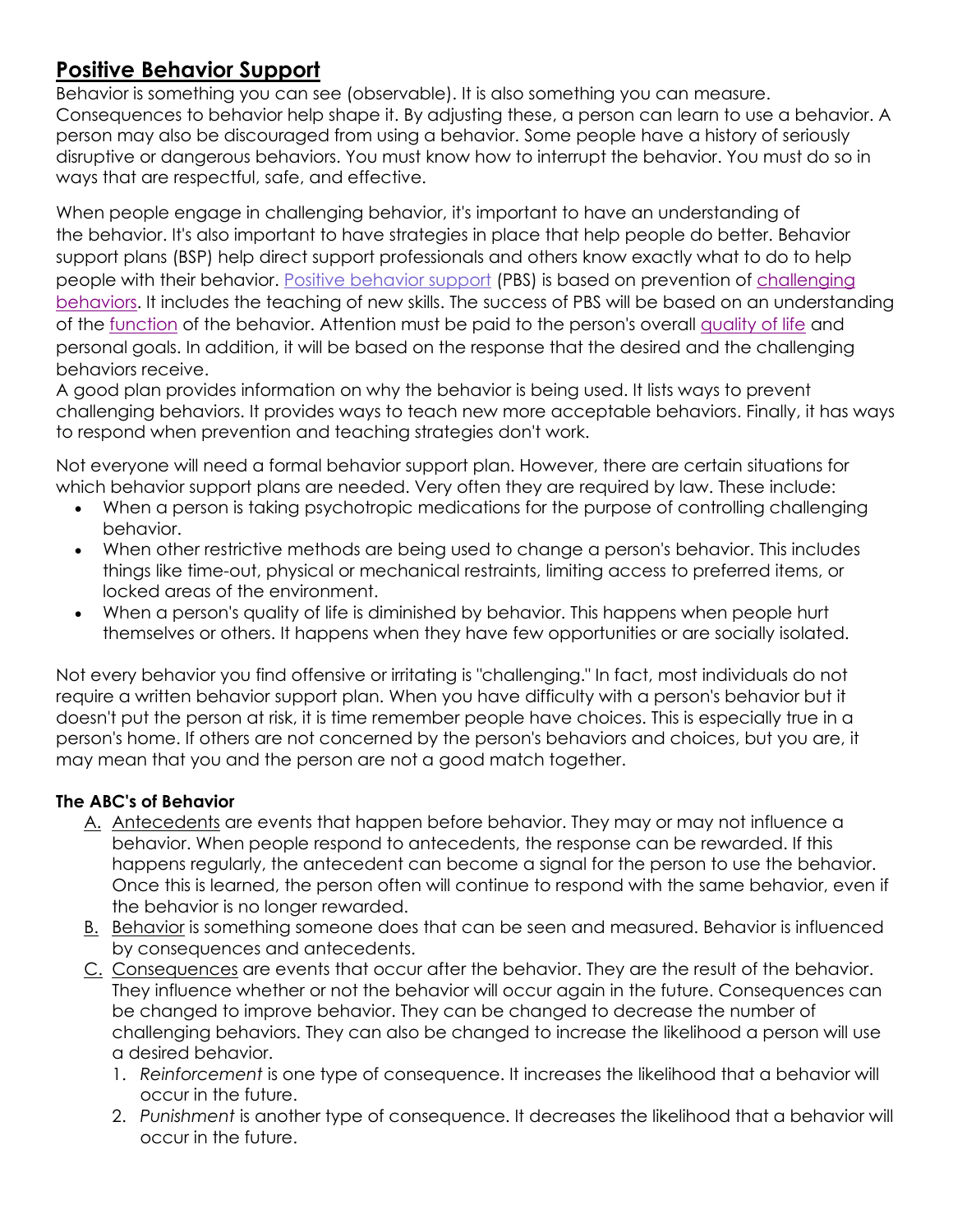- 3. *[Aversive](https://www.collegeofdirectsupport.com/Content/Sertoma/tn736mastgloss.htm#Aversive)* techniques are a form of punisher used in positive punishment. They are products, events, or things that are presented to the person after a behavior is used in order to discourage or stop the behavior. Caution! The use of many types of aversive procedures are not allowed by law. Aversive techniques that cause discomfort or harm (physical or psychological) are usually not allowed. When they are allowed, they are carefully monitored and controlled.
- 4. *[Deprivation](https://www.collegeofdirectsupport.com/Content/Sertoma/tn736mastgloss.htm#Deprivation)* procedures are a form of negative punishment. They remove something from the environment after a behavior. This is done to discourage the use of the behavior.

Limitations, risks, and [ethical](https://www.collegeofdirectsupport.com/Content/Sertoma/tn736mastgloss.htm#Ethical) considerations in consequence management:

- If people don't have the ability (skills, understanding) to get needs met appropriately, they won't get needs met. This may cause them to try more disruptive or dangerous behaviors to try to get needs met. Or, they might miss out on getting important needs met, such as medical needs.
- A focus on consequences often leads to worrying about compliance over learning. This in turn often leads to the use of harsher or demeaning consequences to try to stop behavior.
- If consequences include harsh or demeaning methods of intervention, people might imitate them and hurt others. They are also at risk for emotional or physical harm during intervention.
- People may have to endure situations that are uncomfortable to them.
- People may have to endure situations that they have every right to avoid. For example, not being allowed to make their own choices.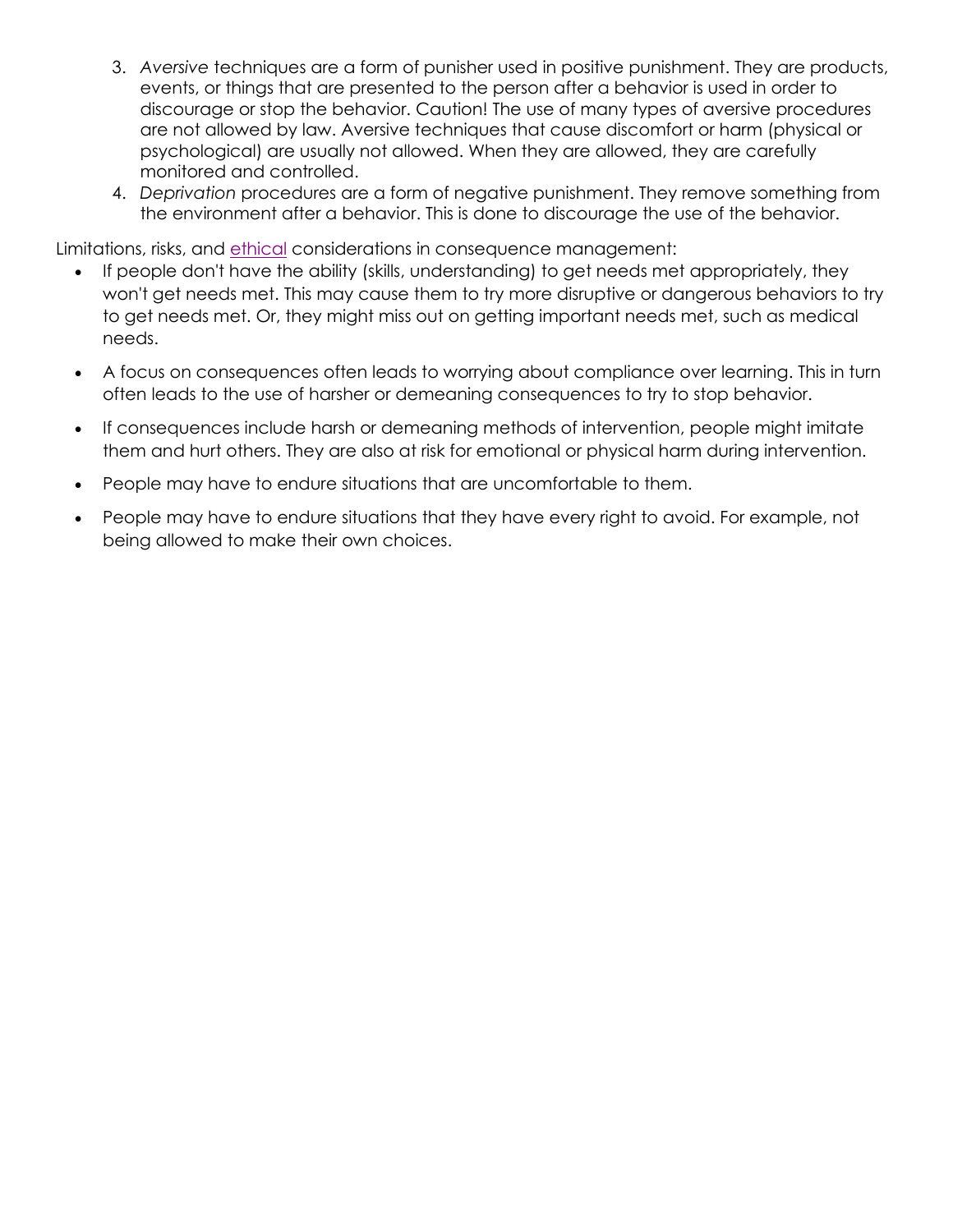# **Cultural Competence**

*Macro [culture](https://www.collegeofdirectsupport.com/Content/Sertoma/tn736mastgloss.htm#macro%20culture)* is the shared cultural perspective of the largest group. The macro culture is almost always the basis of law. It will also usually be the basis of regulations and community practices, and the basis of policies and practices in organizations.

*Dominant Culture* is the cultural practices which are the basis for judging actions and establishing public traditions. Usually the dominate culture is so much a part of the societies' perspective that it is "invisible." Behaviors which are contrary to the perspective of the dominate culture are usually considered inappropriate or wrong, even when they are not harmful.

*Micro [culture](https://www.collegeofdirectsupport.com/Content/Sertoma/tn736mastgloss.htm#Micro%20culture)* is the shared perspectives of smaller groups. These groups have common traits or beliefs that may be in conflict with the macro culture. Micro cultures may include different types of groups. For example, some groups include ethnic groups, religious groups, people with disabilities, or women. Which groups are "in" (part of the macro culture) and which groups are "out" (different from the macro culture) depends on the situation.

*Institutional bias* is when one culture is favored over others in public situations.

*Cultural capital* is the power and influence a person has by being part of the macro (dominant) culture. The more people are able to "fit in" with the dominant culture, the easier it is for them to be successful.

## **The Macro Culture of the United States**

American culture has at its roots:

- A belief in the value of equality, self-determination, self-reliance, and independence.
- Preference for informality, direct communication, optimism, and quick friendliness.
- A strong focus on clock time and calendars, meeting deadlines, and punctuality.
- Faith in technology and science. Separation of the domains of religion, science, and government.
- Future orientation. There is an emphasis on planning, changing, improving, and fixing.
- Belief in delayed gratification and efficiency.
- Belief that the individual comes before family and community.

### **Culture of Support Services**

- An emphasis on health and safety over choice for the person receiving supports.
- An emphasis on diagnosis and disability labels.
- A focus on intervention, goal setting, progress, and data collection.
- Lots of new terms, acronyms, and jargon.
- A practice of seeking the opinions of professionals, not the direct support staff or individual themselves.
- A focus on determining what was best for the individual and how to satisfy rules and regulations.
- A focus on problems and limitations.
- A belief that rights and privileges need to be earned.

The services culture is usually a cycle of the following components:

- Planning and organizing supports
- Implementing plans
- Assessment of need

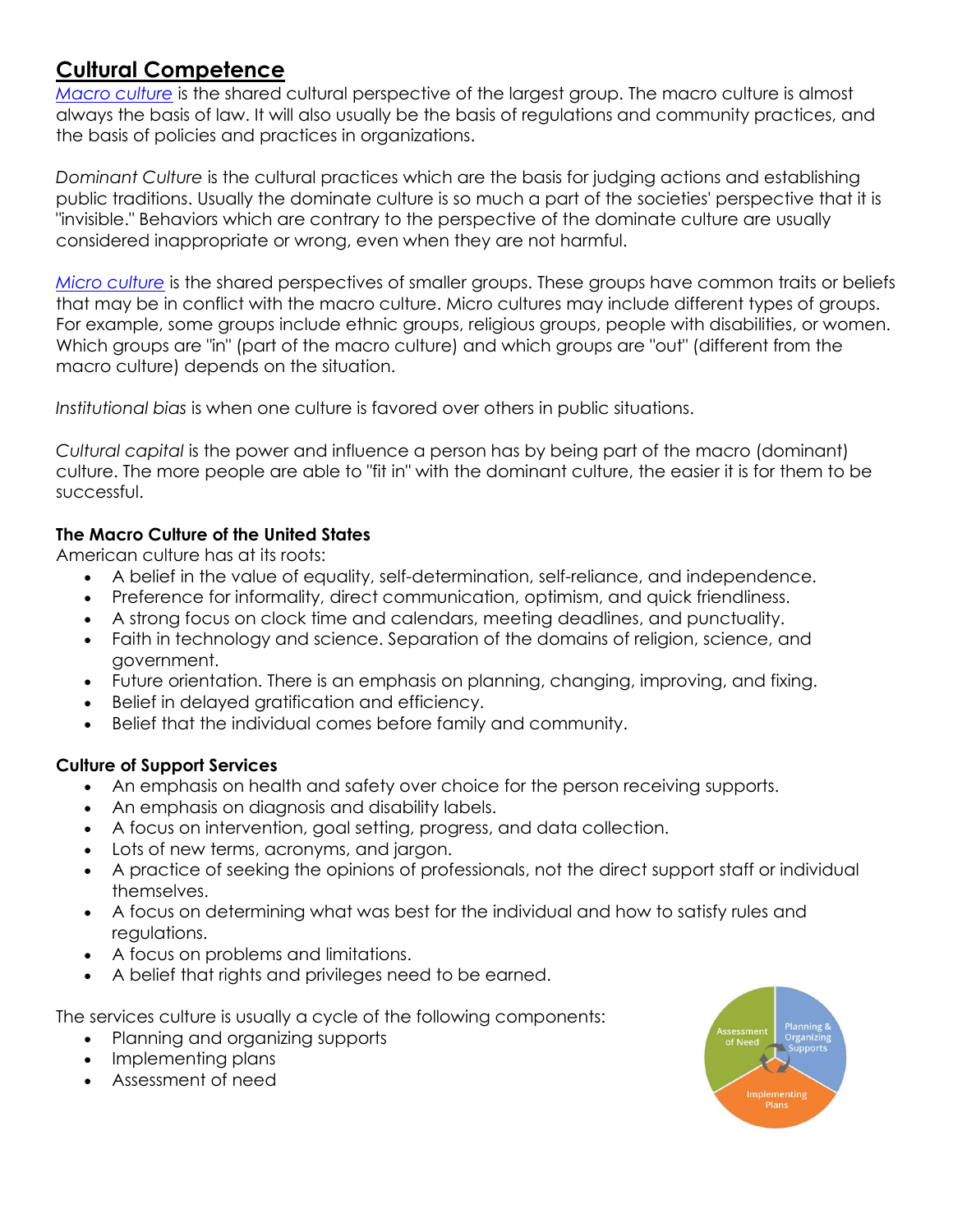### **Cultural Bias in the Language of Supports, Barriers to Clear Communication**

*Slang* - Informal words that have meaning to certain groups. The meaning of these words is not understood by people outside the group. Some are not real words. Others have a different formal meaning.

*Jargon* - Words related to a certain field of interest that are not meaningful to most people outside of that field.

*Idioms* - Statements that have meaning within a culture yet are not clear when directly translated into another language or to people of other cultures.

Avoid using jargon or labels unless absolutely necessary. Avoid judging words that stem from your own values. Prepare written and verbal reports in partnership with persons being supported.

### **Cultural Bias in the Design and Delivery of Services**

*Normalization* is an important concept. It has improved the lives of many people. Today, it is well integrated into the service system. There is an expectation that all people with disabilities will experience "normal" opportunities and routines as they live their daily lives.

### **Forms of Communication**

- Spoken Language
- Written Language
- Sign Language
- Body Language
- Gestures
- Etiquette and Rituals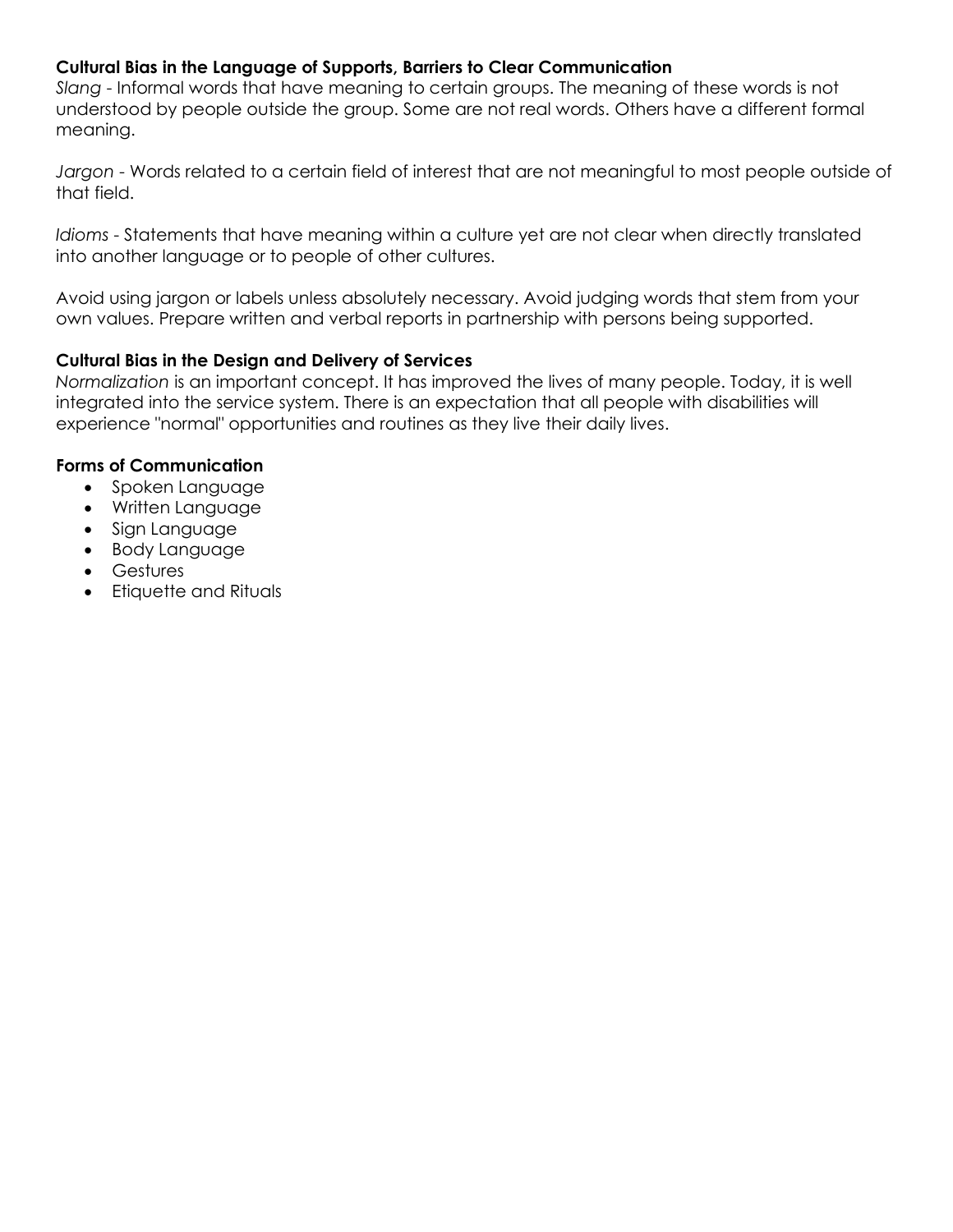# **Sexual Violence**

Sexual violence is a serious public health problem that affects millions of people each year. SV involves a range of acts including attempted or completed forced or alcohol/drug facilitated penetration (i.e., rape), being made to penetrate someone else, verbal (non-physical) pressure that results in unwanted penetration (i.e., sexual coercion), unwanted sexual contact (e.g., fondling), and non-contact unwanted sexual experiences (e.g., verbal harassment, voyeurism).

### **How can the risk of sexual violence be reduced?**

The Ecological Model: A Ring of Safer can help to understand what tools a person may need in order to reduce their risk of sexual violence.



In the middle of the picture is the Ecological Model of Risk to Sexual Violence. We are going to examine the very center of the picture that focuses on the Individual. The vulnerability associated with the individual are personal attributes or characteristics combined with knowledge, skills, opportunities, and experiences.

We know that most of the characteristics that are believed to make people with intellectual and developmental disabilities more vulnerable are a direct result of the lack of knowledge, skills, opportunities and experiences – under the power and control of other people.

Risk reduction-related knowledge and skills can help a people with intellectual and developmental disabilities reduce their own risk or vulnerability to sexual violence – also known as creating a Ring of Safer.

The Ring of Safer shows what a comprehensive approach to risk reduction would look like. Written in blue are the three of the main ways to empower people to reduce their own risk.

• Sex Education includes information about body parts & functioning, distinguishing sexual behaviors from personal care, and sexual intercourse and other sexual behaviors

- Relationships includes information about characteristics of healthy, mutually
- respectful relationships; boundaries; consent, assertiveness, and communication skills • Personal Safety includes information and skills in self-defense, recognizing unsafe feelings,
	- being aware of unsafe situation, and handling unwanted attention or sexual advances.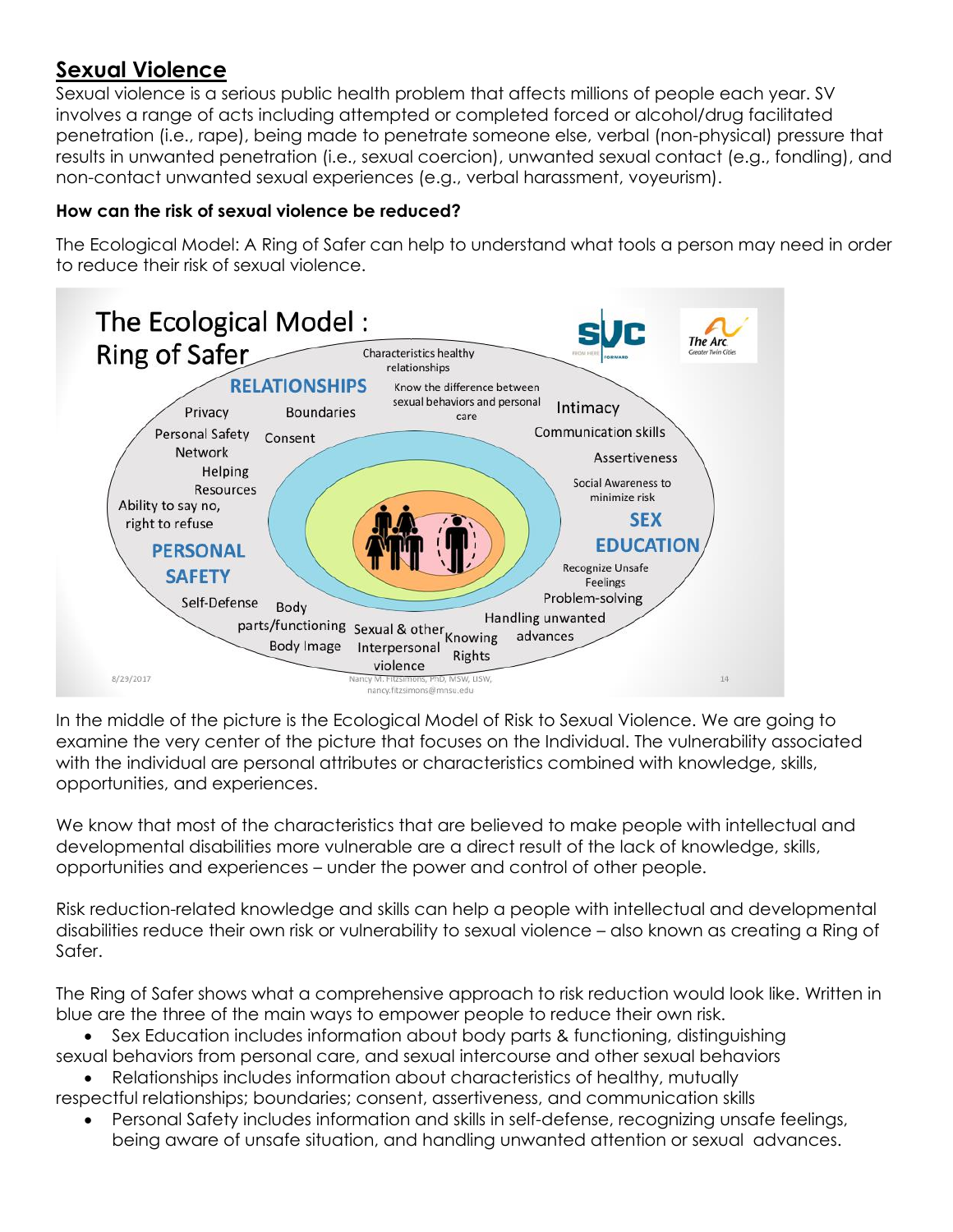The first example from the Ring of Safer is the power of *knowing words*. The importance of knowing words should not be underestimated – including the names for genitalia and other body parts.

*"A young woman attempted to report sexual [assault] by saying she had a stomach ache. She had no language for her genitalia and the body part closest to her genitals that she could name was her stomach. She attempted to tell for a year that she had been hurt. On her first introduction to the word 'vagina' she was able to clarify what she had meant and clearly report what had happened to her" (Hingsburger, 1994, p. 73).*

This young woman knew that what happened to her wasn't right. She tried to report the sexual assault. While there are likely many other red flags that went unnoticed, had she been given the power of knowing the words for her genitalia and the perpetrators genitalia, she would not have had to suffer in silence for an entire year. The perpetrator could have sooner been held accountable.

The second example from the Ring of Safer is the right and ability to non-comply, or to say "no."

The right and ability to non-comply, also known as the right to refuse, is about giving people choices, teaching assertiveness skills, and, most importantly, honoring the choices and preferences of people in all of the everyday decisions and activities of life. We should not expect people with intellectual and developmental disabilities to know that they have the right to say 'no', when their 'no' is routinely ignored by others.

People with intellectual and developmental disabilities need knowledge and skills and 'real-life' opportunities to learn and practice throughout their lifetime. Tragically, too many people with intellectual and developmental disabilities are denied this comprehensive array of vital risk reduction knowledge and skills – if any knowledge and skills at all.



On the image above you see the five rings that make up the Ecological Model of Risk of Sexual Violence.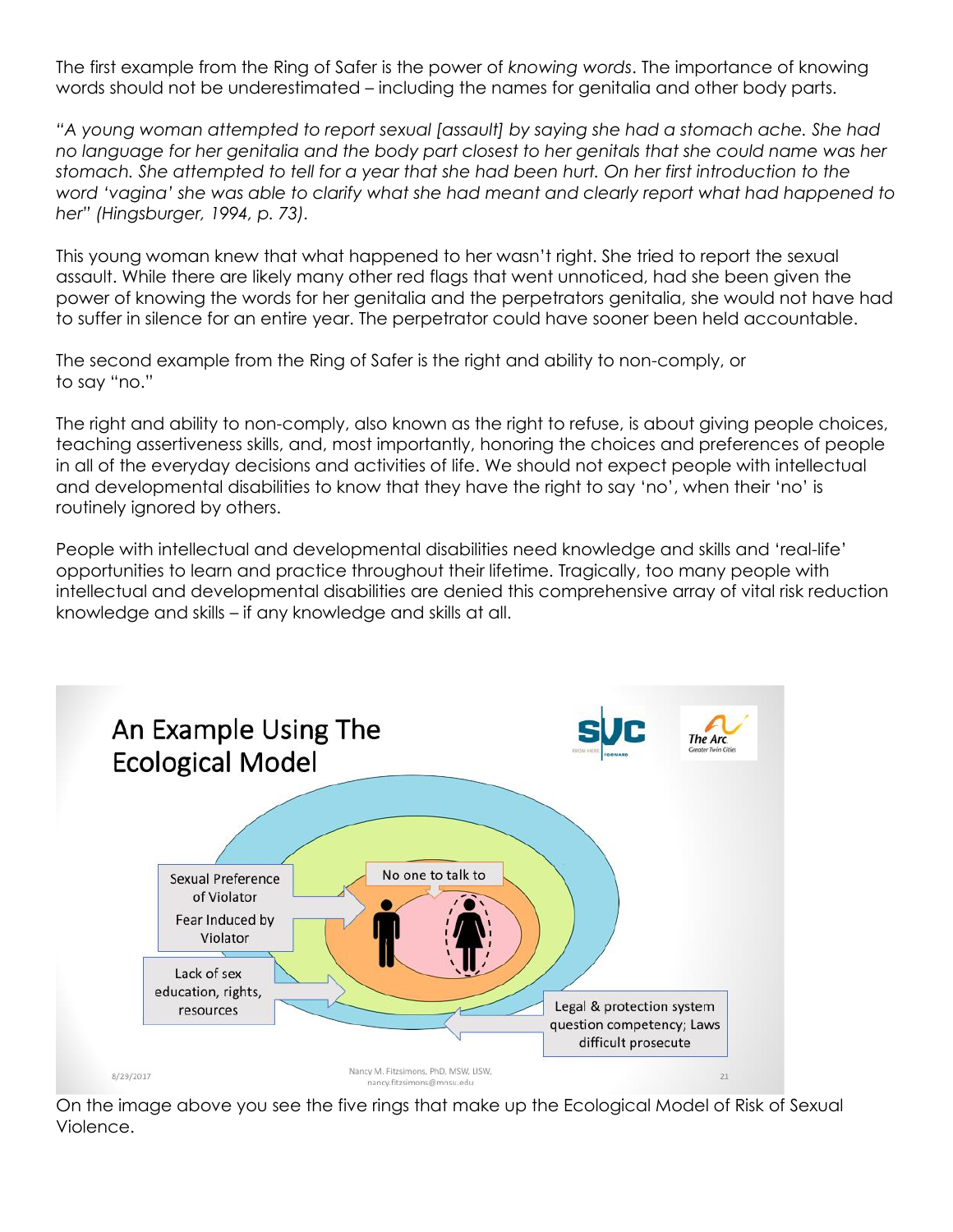- The smallest ring in the middle with the dashed line represents the *personal attributes or characteristics* of the individual. In our example the person is a woman, let's call her Mary. Mary has an intellectual disability resulting in a 'mild' cognitive impairment based upon 'intelligence testing'. This means that with the right educational opportunities, accommodation, and supports, Mary has a lot of human potential.
- The next ring, the pink ring, represents the *knowledge, skills and opportunities* given [or not] given to Mary. Because Mary has lived a very sheltered and protected life. She has very little knowledge and skills in ways to reduce her risk, she has "learned helplessness", and lacks confidence in herself.
- The orange ring is the *relationship*-ring. Any person in Mary's life is a potential perpetrator of sexual violence. People who are in a position of authority can pose more of a risk if they choose to use their authority to gain power and control.

In Mary's situation, her work supervisor at her vocational program is using his position to isolate Mary away from anyone else and pressure her into having sex. He is using threats of never letting her get 'a job in the community' to keep her quiet.

Mary doesn't know what to do, and because she is afraid she might get into trouble, she doesn't know who it is safe to talk to.

• The green ring focuses on the *environment*. We know that increased risk is associated with isolation, having multiple and ever-changing caregivers, and grouping people with more support needs.

Mary did not have sex education in school or by her parents.

Her vocational program did not give information about sexual harassment,

bullying, or other workplace violence.

Mary doesn't know about her riahts.

She also doesn't know where to report or where she could go for help.

• The blue ring is the *society and culture-based vulnerability*. Vulnerability is increased in societies that presume people with intellectual and developmental disabilities are protected from victimization by Adult Protection laws. Vulnerability is increased when there is a lack of will and resources to take a comprehensive Ecological Model approach to sexual violence prevention.

If Mary tells someone, or if someone else finds out about the sexual violence, Mary will not have total control of what happens next.

If Mary tells someone, she might not be believed.

If Mary's work supervisor is someone who is well liked and respected, people may believe him over Mary.

Mary's credibility and competency will likely be questioned by both adult protection services and law enforcement. They might think that she is lying. They might think that she doesn't know or remember what happened. Her believability or credibility will be questioned based on her diagnosis or label of 'intellectual disability' AND because she did not report right away.

Even if she is viewed as 'credible', the perpetrator probably won't be help criminally accountable because of many legal system-based biases and barriers.

These are just some of the many relationship, environment, and society and culture-based barriers that Mary and other people with intellectual and developmental disabilities face every day.